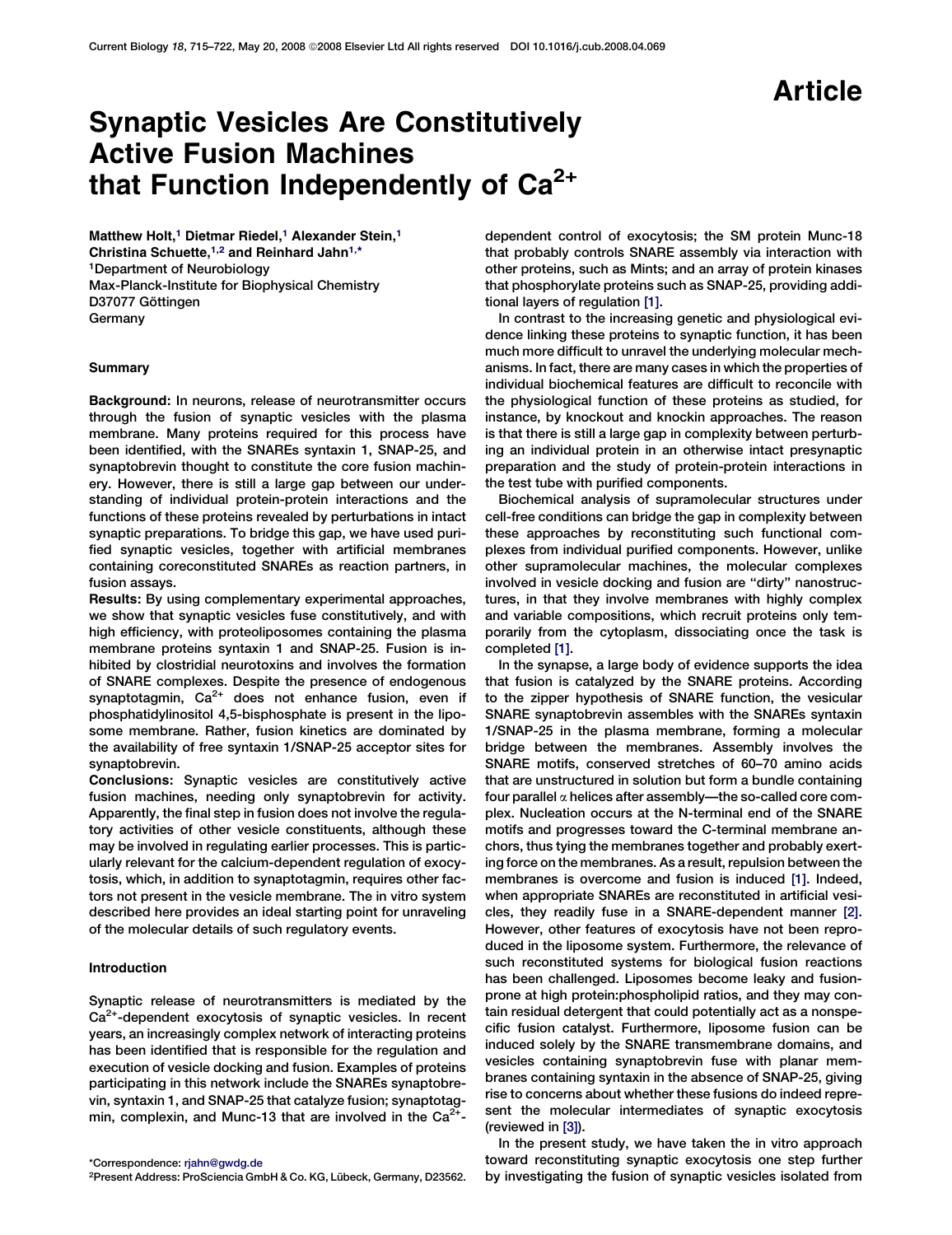rat brain with liposomes containing the SNAREs syntaxin 1/ SNAP-25. By using a native membrane as one of the fusion partners, we hope to avoid potential artifacts caused by leaky or fusion-prone liposomes [\[3\].](#page-7-0) Furthermore, purified synaptic vesicles should serve as a benchmark for study of the function of the SNARE synaptobrevin in its native membrane (which, in contrast to liposomes, is loaded with additional proteins that may affect exocytosis). Finally, our recent analysis of synaptic vesicle structure has provided quantitative data for all the major constituents, including synaptobrevin, thus allowing us to match liposomes to their native counterparts [\[4\].](#page-7-0)

Our results show that synaptic vesicles fuse with such liposomes in a highly efficient and almost quantitative manner. Fusion is mediated by synaptobrevin interacting with syntaxin/SNAP-25 in the membrane, and its kinetics are controlled by the availability of the syntaxin-SNAP-25 acceptor complex. Surprisingly, fusion is not accelerated but rather is slowed by  $Ca<sup>2+</sup>$ . We conclude that synaptic vesicles are constitutively active fusion machines that are dependent on additional docking and priming factors in order to undergo  $Ca<sup>2+</sup>$ -dependent exocytosis at the synapse.

## Results

## Synaptic Vesicles Are Constitutively Active Fusion Machines

During initial experiments, we were interested in establishing whether synaptobrevin on synaptic vesicles is free to engage in synaptic core-complexes and, if so, whether core-complex formation could lead to membrane fusion. To avoid potential bias resulting from the method of preparation, we purified synaptic vesicles by two different procedures, involving either size-exclusion chromatography (Method A) or Optiprep floatation gradients (Method B) as the final purification step [\[4, 5\]](#page-7-0). SNAREs were reconstituted into liposomes from cholate micellar solutions with a phospholipid composition resembling that of synaptic vesicles and a physiologically relevant SNARE: phospholipid molar ratio of 1:300 [\[4\]](#page-7-0).

To monitor fusion, we utilized a standard fluorescence dequenching assay, which reports fusion on the basis of lipid mixing [\[2\].](#page-7-0) First, we investigated whether synaptic vesicles (purified by Method A) fuse with proteoliposomes containing an N-terminally truncated variant of syntaxin 1A (syntaxinH3) and SNAP-25 in a preformed binary complex (see the [Supple](#page-7-0)[mental Experimental Procedures](#page-7-0) available online for further details). When synaptic vesicles and liposomes were mixed, a robust dequenching signal was observed [\(Figure 1](#page-2-0)A, left hand panel) that developed rapidly and saturated after 10–20 min. To examine whether this dequenching was reporting SNARE-mediated membrane fusion, we used clostridial neurotoxin light chains (which are zinc-dependent proteases) to specifically target the neuronal SNARE proteins [\[6\].](#page-7-0) Preincubation with either Botulinum neurotoxin C1 (BoNT/C1) to cleave syntaxin 1A or Tetanus toxin (TeNT) to cleave synaptobrevin resulted in an inhibition of fusion [\(Figure 1A](#page-2-0); see also [Figure S1](#page-7-0)). No inhibition of fusion was observed when toxin mutants were used that had been rendered inactive by an amino acid substitution in the  $Zn^{2+}$ -coordination site. This demonstrates that the fusion reaction requires both intact syntaxin 1 (on liposomes) and synaptobrevin (on synaptic vesicles).

In addition to toxin sensitivity, SNARE-mediated fusion should result in the formation of cis-SNARE complexes in the membrane, which are detectable as distinct, heat-sensitive bands of high molecular mass by sodium dodecyl sulfatepolyacrylamide gel electrophoresis (SDS-PAGE). This was indeed the case. Interestingly, vesicular synaptobrevin was almost quantitatively shifted into core complexes when an excess of liposomes was included in the reaction mixture, which is evident by a major loss of the monomeric form (approximately 70% in this case when comparing nonboiled with boiled samples). When the membranes were preincubated with either BoNT/C1 or TeNT, complex formation was largely inhibited ([Figure 1](#page-2-0)A, right-hand panel and data not shown).

Several control experiments were carried out to confirm that fusion between synaptic vesicles and proteoliposomes is dependent on the formation of SNARE complexes. First, we tested whether the fusion kinetics are altered when full-length syntaxin 1 is used instead of syntaxinH3. The N-terminal domain of syntaxin is known to interact with the SNARE motif, downregulating its capability to enter SNARE complexes [\[7\]](#page-7-0). However, as shown in [Figure 2](#page-3-0)A, the fusion rate of liposomes containing the full-length protein was only slightly slower than that of liposomes containing the truncated version, suggesting that the N-terminal domain is not rate limiting once SNAP-25 is bound to syntaxin. Lowering of the concentration of vesicles approximately 6-fold reduced both the rate and extent of fusion by about half, with a similar reduction being observed when the liposome concentration was reduced ([Figure 1C](#page-2-0), left-hand panel). By way of comparison, reliable fusion was also observed with synaptic vesicles prepared according to Method B [\(Figure 1B](#page-2-0) and [Figure 1](#page-2-0)C, right hand panel). In addition, fusion of these vesicles was concomitant with the appearance of SDS resistant core complexes, with the majority of synaptobrevin being free to engage in core complexes when an excess of liposomes was included in the reaction mixture (see [Figure S4](#page-7-0)). However, some fusion persisted after incubation with TeNT despite quantitative cleavage of synaptobrevin [\(Figure 1B](#page-2-0)).

Further experiments were carried out with synaptic vesicles prepared with Method A, showing that addition of a  $1\times$  molar excess of soluble synaptobrevin, or of soluble syntaxinH3/  $SNAP-25$  (both in  $5\times$  molar excess), effectively inhibited fusion ([Figure 2](#page-3-0)A), as expected for competitive inhibition. Second, no fusion was observed when syntaxin alone was incorporated into liposomes without SNAP-25. Addition of an  $8\times$  molar excess of SNAP-25, either 60 min before or immediately after the start of the reaction, partially restored fusion [\(Figure 2B](#page-3-0)). Thus, fusion depends on the formation of SNARE acceptor complexes containing both SNAP-25 and syntaxin 1. No homotypic fusion was observed between syntaxinH3 proteoliposomes or between synaptobrevin-containing proteoliposomes and synaptic vesicles, regardless of whether SNAP-25 was present ([Figure 2](#page-3-0)B). Finally, no nonspecific fusion with protein-free liposomes was detected (see FRET experiments using Oregon Green- and Texas Red-labeled liposomes).

SNARE assembly is thought to overcome the repulsive forces existing between membranes, resulting in fusion. Fusion is thought to proceed via a transient stalk that connects the two membranes. Such stalk-like intermediates possess a negative overall curvature and can be destabilized by amphiphiles possessing an inverted cone shape. Indeed, such lipids have inhibited all fusion reactions examined to date, with lysophosphatidylcholine (LPC) being most commonly used. Addition of increasing amounts of LPC, up to a concentration of  $400 \mu$ M (which is still below its critical micellar concentration [\[8\]](#page-7-0)), led to a progressive decrease in fusion [\(Figure 2C](#page-3-0)).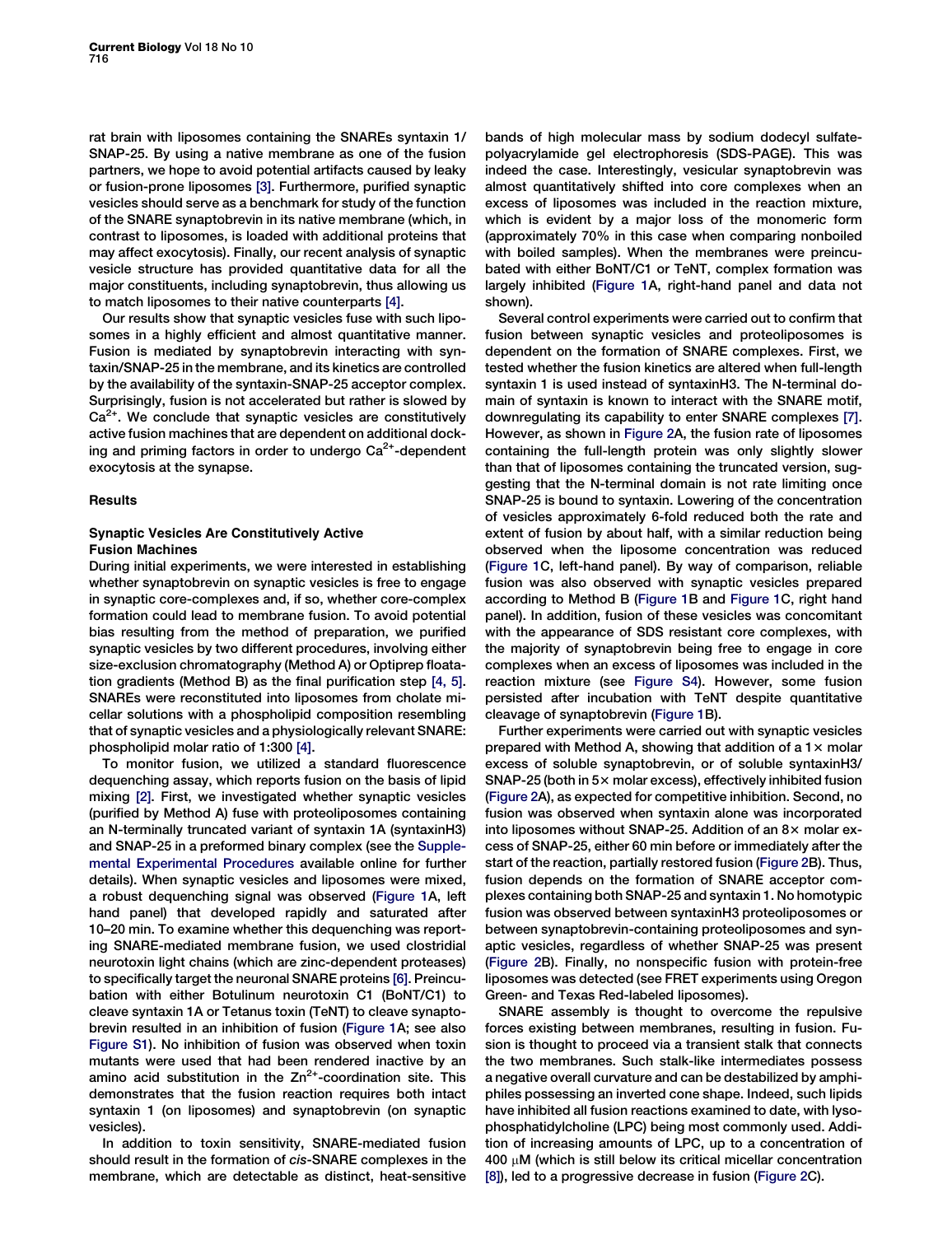<span id="page-2-0"></span>

Figure 1. Synaptic Vesicles Fuse Constitutively with Syntaxin 1/SNAP-25 Liposomes, in a SNARE-Dependent Manner, Irrespective of Purification Method

(A) Purified synaptic vesicles (Method A) were added to NBD-Rhodamine-labeled liposomes containing syntaxin 1/SNAP-25. Synaptic vesicles fused constitutively with liposomes, as shown by the robust dequenching signal (No Addition). Preincubation of the membranes (60 min, 37°C) with the light chain of Botulinum neurotoxin C1 (BoNT/C1-WT; cleaving syntaxin 1) or Tetanus toxin (TeNT-WT; cleaving synaptobrevin) largely inhibited fusion. Parallel incubations with light chain mutants, inactivated by a point mutation in the  $Zn^{2+}$ -coordination site (BoNT/C1-Mut, TeNT-Mut), did not result in any inhibition (left-hand panel). Fusion also resulted in the formation of SDS-resistant, heat-sensitive SNARE core complexes. Increasing of the amount of syntaxin/SNAP-25 proteoliposomes  $(5\times$  and 10 $\times$  the standard amount) in the reaction mixture increased the amount of synaptobrevin engaged in core complexes. Synaptic vesicles also contain low amounts of endogenous SDSresistant complexes that were only detectable at longer exposure times (data not shown). An estimate of the maximum number of SDS-resistant complexes that could form was obtained by incubation of proteoliposomes and synaptic vesicles in the presence of 2% (vol:vol) of Triton X-100 (TX100) (right-hand panel).

(B) Robust fusion was also seen between proteoliposomes and synaptic vesicles prepared according to Method B. However, some fusion persisted after incubation with TeNT, despite quantitative cleavage of synaptobrevin (syb). Synaptophysin (syp) is shown as a loading control. Traces are averages of eight experiments  $±$  standard errors of the mean (SEMs).

(C) Fusion was observed for all concentrations of liposomes and synaptic vesicles (Method A lefthand panel; Method B right-hand panel) tested. Figures refer to the final concentration of proteoliposomes (recombinant protein in nM) and amount of synaptic vesicles (total protein in  $\mu$ g) in the reaction mixture.

As shown above, the majority of vesicular synaptobrevin is driven into SNARE complexes when an excess of liposomes is used, indicating that all synaptic vesicles isolated by our procedure are essentially fusion competent. To confirm this, we carried out two types of experiments. First, we asked whether fusion results in a detectable size increase. We determined the size distribution of vesicles in a fusion mixture at the end of the reaction and compared it with the size distribution of a fusion reaction that was blocked by preincubation with TeNT. As shown in [Figure 3,](#page-4-0) fusion resulted in a size shift toward larger diameters, although this shift was not as pronounced as that previously observed for synaptobrevin proteoliposomes [\[9\]](#page-7-0). However, it needs to be remembered that a single fusion event between vesicles of a similar size only results in a diameter increase of  $\sqrt[3]{2}$ , which is close to the detection limit of electron microscopy. The absence of vesicle clusters in the micrographs suggests that when liposomes and synaptic vesicles meet, fusion is fast with no prolonged docking state preceding fusion (see also [Figure S7](#page-7-0)).

Together, these data show not only that isolated synaptic vesicles effectively fuse with proteoliposomes containing SNAP-25 and syntaxin 1 but also that fusion is SNARE mediated. Fusion is almost quantitative, in good agreement with our previous observation showing that vesicular synaptobrevin is not restricted in its ability to engage in SNARE complexes with soluble partner SNAREs [\[10\].](#page-7-0)

## Synaptic Vesicles Undergo Multiple Fusion Events

As shown in [Figure 3,](#page-4-0) fusion leads to the generation of larger vesicles, with diameters ranging between 60 and 80 nm, suggesting that these vesicles may result from multiple fusion events. To investigate this, we used the following fluorescence resonance energy transfer (FRET)-based strategy. First, we fused synaptic vesicles with nonsaturating amounts of syntaxin/SNAP-25 proteoliposomes containing Oregon Greenlabeled phospholipids. Next, an excess amount of syntaxin/ SNAP-25 proteoliposomes containing Texas Red-labeled phospholipids was added. Because fusion is dependent on synaptobrevin, a FRET signal can only develop if a Texas Red-labeled liposome fuses with a synaptic vesicle that has acquired Oregon Green-labeled lipids in a preceding fusion step (see [Figure 4A](#page-5-0)). Indeed, a FRET signal was observed that increased over the course of the experiment. The signal was small, probably because of the fact that only a small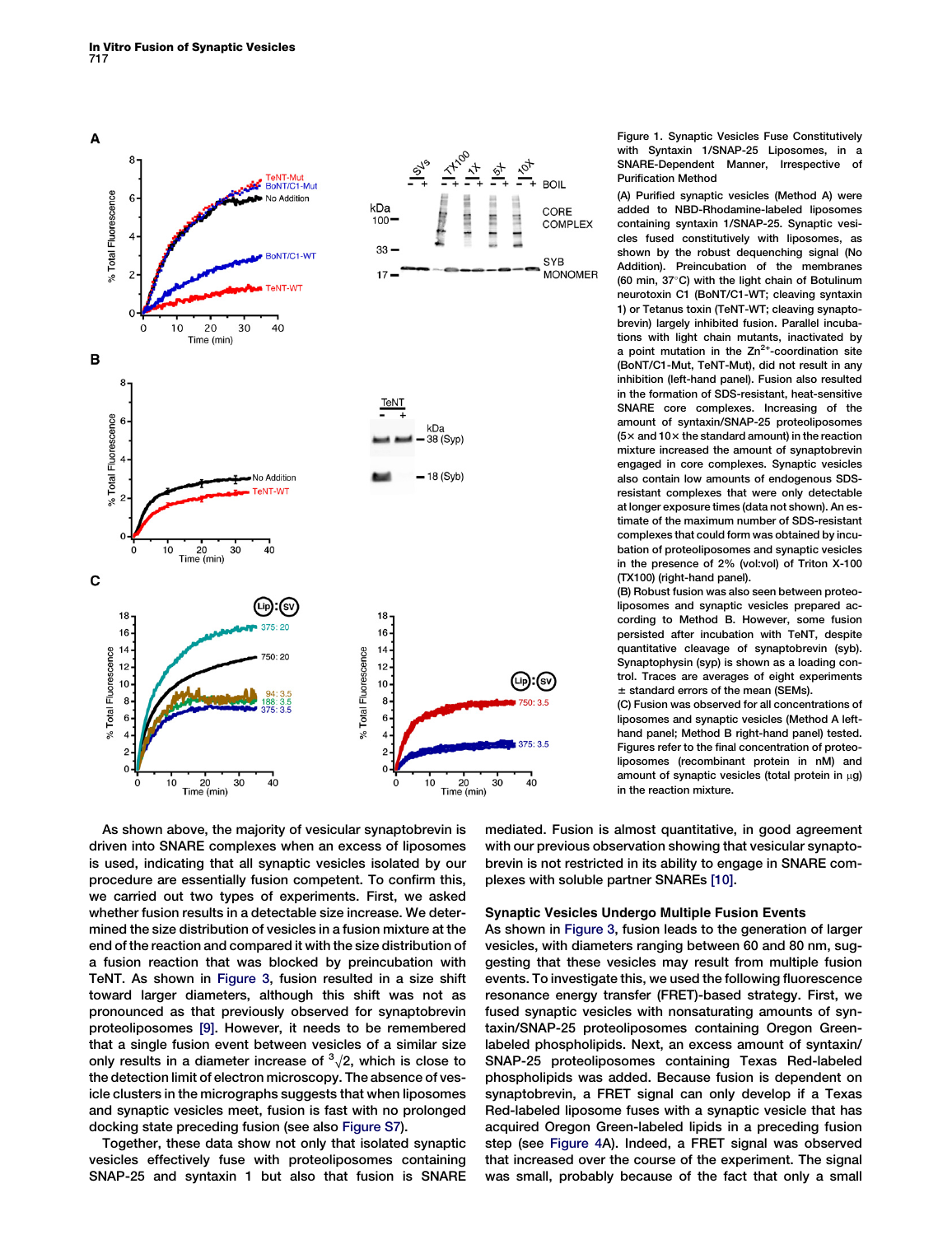<span id="page-3-0"></span>

Figure 2. Characterization of Fusion between Purified Synaptic Vesicles and Proteoliposomes Containing Syntaxin 1/SNAP-25, with Fluorescence Dequenching

(A) Fusion of synaptic vesicles with liposomes containing SNAP-25 and either full-length syntaxin 1 (SyxFL) or a truncated syntaxin 1 variant (SyxH3), which lacks the autoinhibitory N-terminal Habc domain, showing that full-length syntaxin is only slightly less active in the lipid dequenching assay. (Traces are averages of at least eight experiments  $\pm$  SEMs). Fusion is inhibited when liposomes and synaptic vesicles are preincubated for 60 min at room temperature with the cytoplasmic fragments of either synaptobrevin (1 $\times$  molar excess) or syntaxinH3/SNAP-25 (5 $\times$  molar excess), respectively.

(B) Fusion of synaptic vesicles to proteoliposomes requires the presence of all three neuronal SNAREs with correct topology. Proteoliposomes produced with a preformed syntaxin/SNAP-25 complex fuse with synaptic vesicles. No fusion was observed with syntaxinH3 proteoliposomes alone. Fusion was partially restored by either incubation of proteoliposomes with an  $8\times$  molar excess of SNAP-25 relative to syntaxin for 60 min prior to the reaction (SN25 preinc),or by addition of SNAP-25 during the reaction (arrow). No homotypic fusion between syntaxinH3/SNAP-25 proteoliposomes or synaptobrevin proteoliposomes and synaptic vesicles was observed.

(C) Addition of lysophosphatidylcholine (LPC) results in an inhibition of fusion.

amount of Oregon Green-labeled proteoliposomes was used in the initial fusion step. To confirm that the FRET signal was caused by SNARE-mediated fusion, we used protein-free Texas Red liposomes. As shown in [Figure 4](#page-5-0)B, there was no increase in acceptor fluorescence. Donor fluorescence decreased somewhat, albeit less than under fusion conditions, which is probably attributable to photobleaching. We conclude that under these in vitro conditions, synaptic vesicles are capable of undergoing multiple rounds of fusion. Synaptobrevin molecules that were not involved in the first fusion reaction retain their ability to undergo subsequent rounds of fusion (see [Figure 1A](#page-2-0), right-hand panel and [Discussion\)](#page-4-0).

# Synaptic Vesicle Fusion Is Independent of Ca<sup>2+</sup>

The data described so far show that synaptic vesicles effectively fuse with liposomes containing syntaxin/SNAP-25. At the synapse, exocytosis is triggered by a rise in intracellular Ca<sup>2+</sup> during stimulation. Synaptic vesicles contain at least ten copies of the  $Ca^{2+}$ -sensor synaptotagmin 1, so we wondered whether fusion is accelerated by the addition of  $Ca<sup>2+</sup>$ ions. Surprisingly, no increase in the fusion rate was observable [\(Figure 5](#page-5-0)A). Rather, a minor inhibition was seen, even at concentrations known to stimulate exocytosis in neurons. A similar inhibition was also observed when the  $Ca<sup>2+</sup>$  concentration was raised to (nonphysiological) 1000  $\mu$ M [\[11\].](#page-7-0) This inhibition was partially prevented when phosphatidylinositol 4,5 bisphosphate  $(PIP_2)$  was included in the membrane of the liposomes [\(Figure 5](#page-5-0)B), although the effects of  $\text{PIP}_2$  inclusion were rather minor, even when it was systematically varied over a large range (see [Figure S6](#page-7-0)). Finally, addition of the cytoplasmic domain of synaptotagmin to the fusion reaction produced only minor effects on the fusion rate, regardless of whether  $Ca^{2+}$  was present or not (data not shown). The inability of  $Ca<sup>2+</sup>$  to stimulate fusion, despite the presence of endogenous synaptotagmin, shows that regulated exocytosis requires additional, hitherto unknown, control proteins (see [Discussion](#page-4-0)).

## The Rate of Synaptic Vesicle Fusion Is Determined by the Availability of Synaptobrevin Acceptor Sites

In the final set of experiments, we investigated whether the rate of vesicle-liposome fusion is dependent on the status of the acceptor SNAREs in the liposome membrane. When SNAP-25 and syntaxin 1 are mixed in vitro, an unstable 1:1 complex is formed that readily recruits a second syntaxin molecule, with the equilibrium being strongly on the side of the 2:1 complex. Because the rate of SNARE assembly and SNARE-mediated liposome fusion depends on the concentration of free binding sites for synaptobrevin, the reaction can only proceed if the second syntaxin molecule (that blocks the synaptobrevin binding site) dissociates from the binary complex [\[12\].](#page-7-0)

Two approaches were used to increase the concentration of synaptobrevin acceptor sites on the syntaxin/SNAP-25 proteoliposomes. First, complexes were preformed with increasing concentrations of SNAP-25, with the goal of increasing the concentration of 1:1 complexes by mass action. As shown in [Figure 6](#page-6-0)A, a moderate acceleration was observed when the SNAP-25 concentration was doubled, with no further increase at higher concentrations. Second, we took advantage of the recent observation that a free N-terminal acceptor site for synaptobrevin can be stabilized if a SNARE complex is formed containing N-terminally truncated synaptobrevin (referred to as  $\Delta N$  complex), which greatly enhances liposome-liposome fusion [\[13\]](#page-7-0). Therefore, we asked whether the fusion of synaptic vesicles with liposomes containing  $\Delta N$  complexes is also accelerated. As shown in [Figure 6](#page-6-0)B, this is indeed the case, with the degree of acceleration comparable to that previously observed when synaptobrevin-containing liposomes were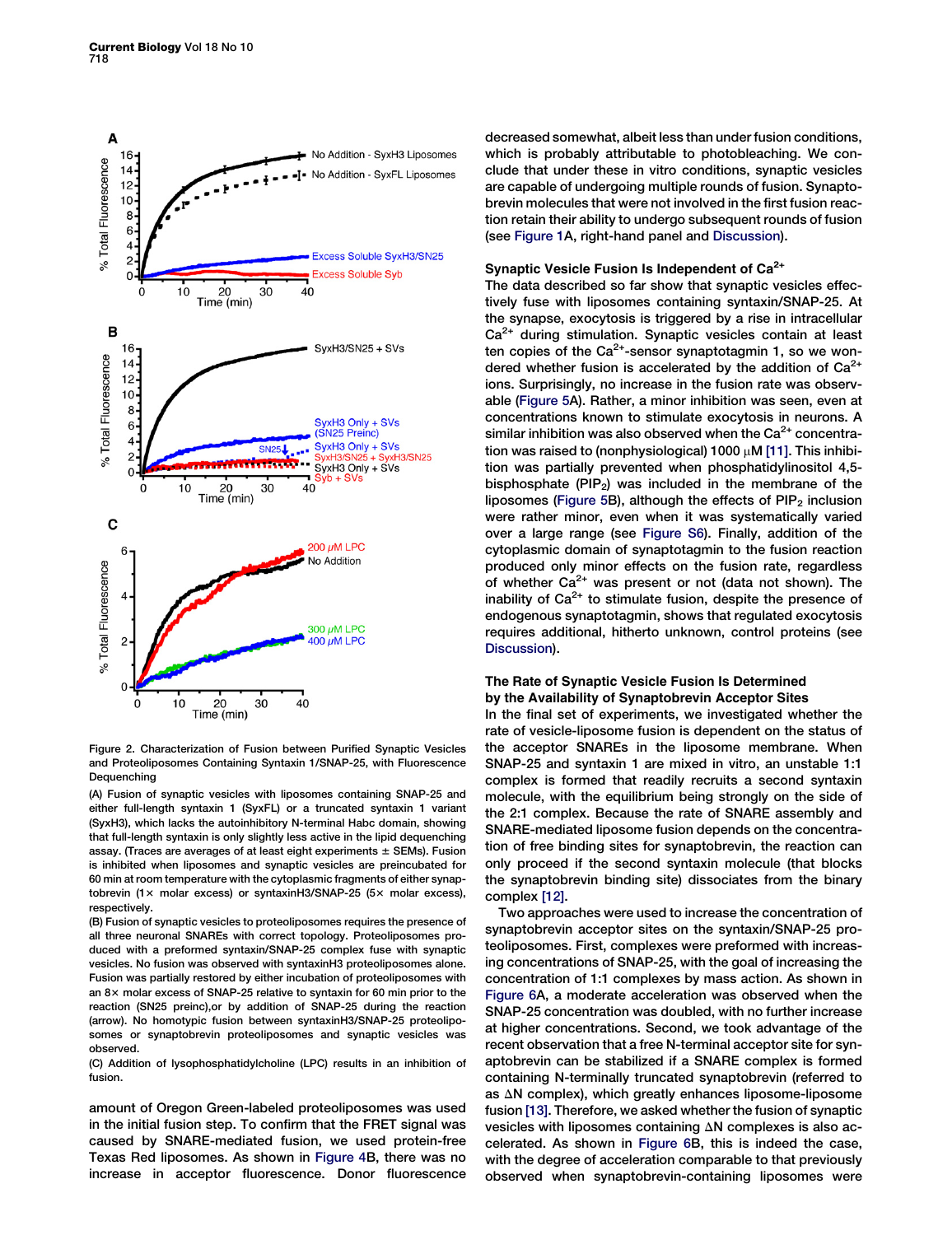<span id="page-4-0"></span>

used. As expected, fusion was associated with the displacement of the N-terminally truncated peptide (see [Figure S7\)](#page-7-0). We conclude that isolated synaptic vesicles are highly efficient fusion machines whose fusion kinetics are determined by the availability of SNARE acceptor sites for synaptobrevin.

## Discussion

We have demonstrated that isolated synaptic vesicles effectively fuse with liposomes containing the cognate neuronal SNAREs syntaxin 1/SNAP-25. Fusion is dependent on the formation of SNARE complexes but is not accelerated by calcium or  $PIP<sub>2</sub>$ , despite the presence of native and intact synaptotagmin in the vesicle membrane. Fusion is highly efficient, with most vesicles capable of fusing at least once, and fusion kinetics are predominately governed by the availability of an appropriately configured acceptor complex of syntaxin 1/ SNAP-25.

Our data lend strong support to the notion that SNAREs function as the minimal fusion machinery. Our results support the view that synaptic vesicle exocytosis requires all three neuronal SNAREs in correct topology, with at least two SNAREs containing transmembrane domains. Our data also suggest that vesicular synaptobrevin does not need to be activated in order to engage in fusion-competent SNARE complexes with syntaxin 1 and SNAP-25. This conclusion disagrees with several previous studies reporting that synaptobrevin—either in native synaptic vesicles or after reconstitution of the recombinant protein into liposomes—is inactive with respect to SNARE interactions [\[5, 14\].](#page-7-0) Upon reinvestigation of this issue, we have been unable to reproduce these findings. Rather, we observed that synaptobrevin anchored in native or artificial membranes can be quantitatively driven into SNARE complexes by addition of exogenous SNAP-25 and syntaxin 1 [\[2, 10\].](#page-7-0) Our present findings are fully consistent with these data and confirm that synaptobrevin is constitutively active on the vesicle membrane. Furthermore, several lines of evidence including lipid mixing (coupled to the degree of SNARE complex formation) and size increase measured by electron microscopy conclusively document that a large majority, if not all, of purified vesicles are competent for

## Figure 3. Fusion between Synaptic Vesicles and Liposomes Results in a Size Increase

Cryoelectron micrographs of proteoliposomes, synaptic vesicles, and particles resulting from a fusion reaction (left). Quantification of particle sizes, at the end of a 30 min fusion reaction is shown (right). The longest and the shortest diameters (outer rim) of each particle were measured, and the average diameter was calculated (arrows on inset). The size distributions of the individual proteoliposome and synaptic vesicle populations are shown (top histogram). Fusion resulted in a shift to larger diameters (bottom histogram). As a control, a parallel reaction was made with Tetanus toxin-treated synaptic vesicles, in which no size shift was seen. Interestingly, few particle clusters were seen, indicating that fusion is fast and complete. The experiment was repeated twice and the numbers of particles counted for each condition were pooled. Particle numbers (and the associated standard deviations) are the following: liposomes 688 (8.81); synaptic vesicles 410 (6.37); liposomes and synaptic vesicles -TeNT 647 (14.02); liposome and synaptic vesicles +TeNT 741 (10.36).

SNARE-mediated fusion. The reasons for these discrepancies are unclear at present, although they are possibly caused by differences in the purification of the SNARE proteins, which in some studies involved harsh denaturing steps, or by the use of a high protein:lipid ratio (1:10) during proteoliposome preparation, which may result, among other things, in steric hindrance of the proteins [\[5\]](#page-7-0).

Our data also show that only a fraction of the synaptobrevin molecules on each vesicle are engaged in SNARE complexes during each fusion event. This is not surprising because each vesicle contains 70 copies of synaptobrevin [\[4\]](#page-7-0), many more than are thought needed for fusion [\[15\]](#page-7-0). This observation explains why vesicles can undergo multiple rounds of fusion and is in agreement with previous findings on a N-ethylmaleimide-sensitive factor (NSF) mutant in Drosophila, showing that synaptic vesicles can still undergo several rounds of exo-endocytotic cycling when the disassembly of SNAREs is inhibited [\[16\].](#page-7-0)

One of our most surprising findings is that neither calcium nor  $PIP<sub>2</sub>$  in the liposome membrane affects the fusion rate to a major degree, despite the fact that synaptic vesicles contain endogenous synaptotagmins [\[1\].](#page-7-0) In this respect, our findings disagree with the previous report by Hu and colleagues, in which fusion between vesicles and liposomes only took place when calcium was present [\[5\].](#page-7-0) In our hands, we could consistently and reliably see fusion, irrespective of the method used to prepare vesicles, and although we did see an enhancement of fusion in the presence of  $Ca<sup>2+</sup>$  when using vesicles prepared with Method B, we found this enhancement is unrelated to fusion mediated by synaptic SNAREs (see [Figure S5](#page-7-0)). Furthermore, our data are consistent with previous reports in which no calcium-dependent acceleration was observed in SNAREdependent liposome fusion when full-length synaptotagmin was coreconstituted with synaptobrevin [\[17, 18\].](#page-7-0) In fact, in our previous study, we observed a  $Ca<sup>2+</sup>$ -dependent inhibition of proteoliposome fusion in the presence of synaptotagmin, which is reminiscent of the inhibition reported here [\[18\]](#page-7-0). More detailed analysis revealed that this inhibition is due to the  $Ca<sup>2+</sup>$ -dependent binding of synaptotagmin to its own membrane when acidic phospholipids are present (as they are in synaptic vesicles) [\[4\]](#page-7-0). This binding apparently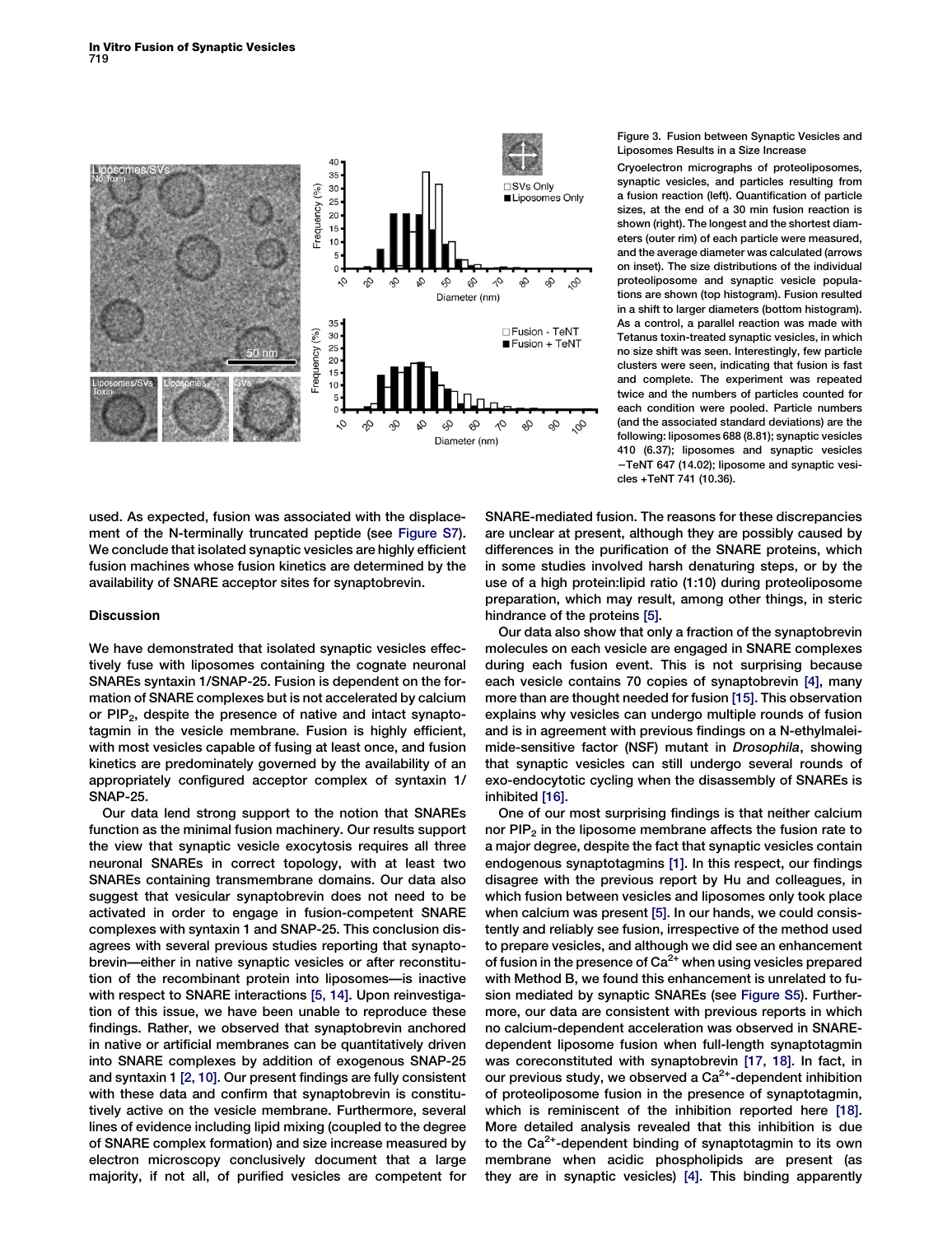<span id="page-5-0"></span>



(A) Synaptic vesicles were first fused with syntaxinH3/SNAP-25 proteoliposomes containing Oregon Green-labeled lipid and then with proteoliposomes containing Texas Red-labeled lipid. Because fusion is strictly dependent on one of the fusion partners containing synaptobrevin, FRET only develops if a Texas Red liposome fuses with a synaptic vesicle that has acquired Oregon Green-labeled lipids in a preceding fusion step. FRET was monitored fluorometrically with excitation at 490 nm and emission at both 520 nm (Oregon Green donor, green trace on graph) and 615 nm (Texas Red acceptor, red trace on graph). SyntaxinH3/SNAP-25 proteoliposomes, labeled with Oregon Green or Texas Red, were added to synaptic vesicles at the indicated time points (circles OG and TR). The increase in OG fluorescence at the beginning of the experiment is due to dequenching of the dye on fusion. Both OG and TR fluorescence signals were normalized to an arbitrary value of 1 after the TR liposomes were added, to account for the dilution effect (dashed lines; F0). The inlay shows a portion of the graph expanded after addition of TR liposomes to show the decrease in OG (donor) and increase in TR (acceptor) signals typical of FRET.

(B) Donor and acceptor emission signals at the end of the reaction (F) normalized to the point at which the TR proteoliposomes were added (F0). Addition of TR proteoliposomes to the reaction mixture caused a decrease in the OG signal and a concomitant increase in the TR signal (Fusion; n = 12,



Figure 5. Ca<sup>2+</sup> Does Not Accelerate Fusion between Synaptic Vesicles and SNARE-Containing Liposomes

(A) Fusion of synaptic vesicles with syntaxin/SNAP-25 proteoliposomes, as measured by lipid dequenching, is not enhanced by calcium. In fact, a very reproducible inhibition was observable with both 100  $\mu$ M and 1000  $\mu$ M Ca<sup>2+</sup>.  $n \geq 6$  experiments  $\pm$  SEMs.

(B) Inclusion of a synaptotagmin effector lipid (phosphatidylinositol 4,5-bisphosphate [PIP<sub>2</sub>]) in the liposomal membrane did not produce a significant increase in the rate of fusion, as measured by lipid dequenching. However, the inhibition of fusion seen upon the addition of  $Ca<sup>2+</sup>$  was partially prevented by the incorporation of  $1\%$  PIP<sub>2</sub> in the proteoliposome membrane.  $n \geq 9$  experiments  $\pm$  SEMs.

inactivates synaptotagmin, preventing it from interacting in trans with syntaxin/SNAP-25 and/or acidic phospholipids in the target membrane. In our hands, the effect of  $PIP<sub>2</sub>$  in partially preventing this  $Ca^{2+}$ -dependent inhibition suggests that increasing the amount of this phospholipid in the acceptor liposome is sufficient to re-establish some trans interaction between liposome and synaptic vesicle, that is mediated by synaptotagmin [\[19\]](#page-7-0).

Several conclusions can be drawn concerning the in vitro reconstitution of exocytotic membrane fusion with isolated native membranes or artificial vesicles. First, isolated and purified synaptic vesicles exhibit properties virtually identical to proteoliposomes containing comparable amounts of synaptobrevin and synaptotagmin, when liposomes containing syntaxin/SNAP-25 are used as fusion partners. In both cases, fusion proceeds with comparable kinetics (being primarily

average  $\pm$  SEMs), when compared to protein free liposomes (No Fusion;  $n = 11$ , average  $\pm$  SEMs) (\*p < 0.001).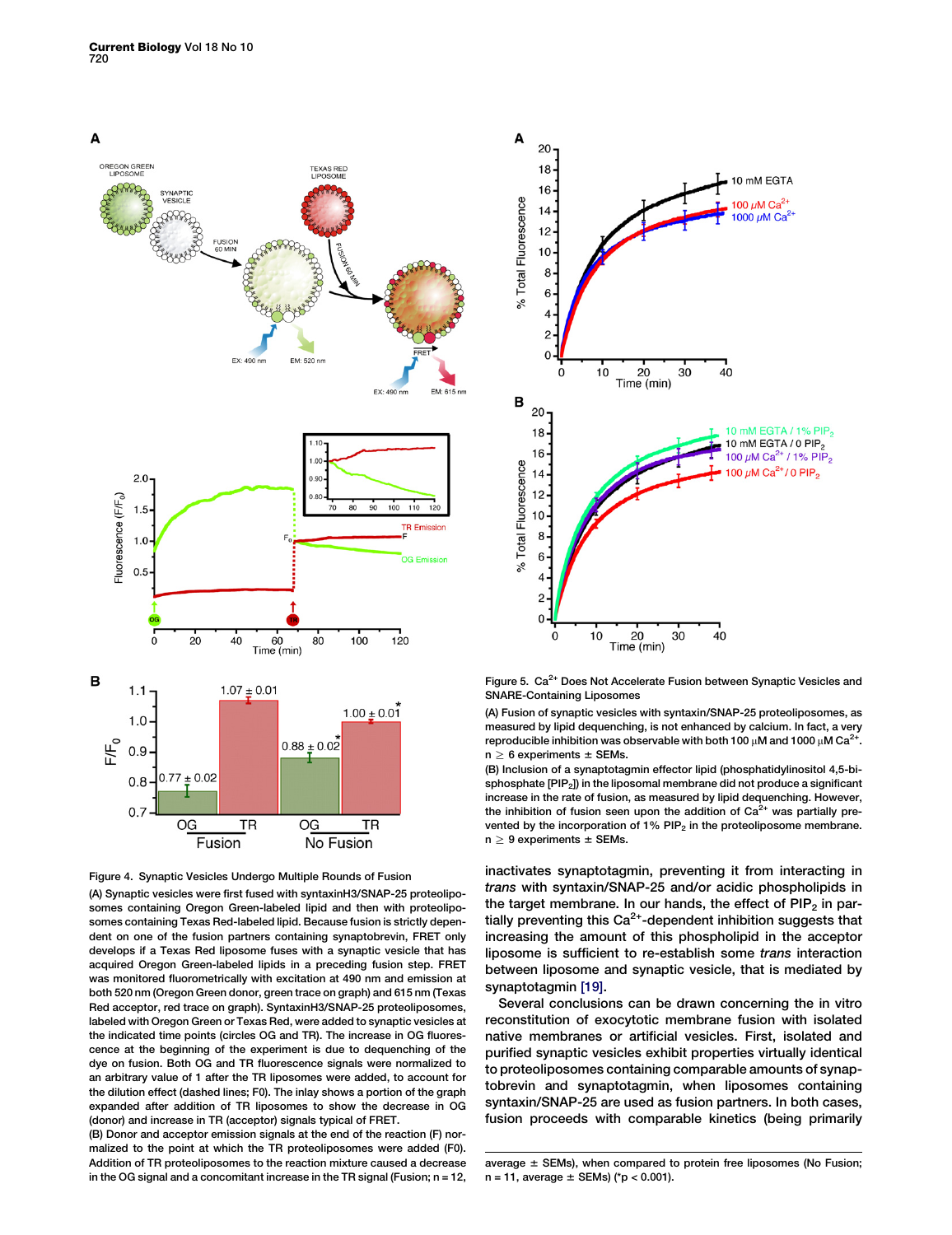<span id="page-6-0"></span>

Figure 6. The Rate of Synaptic Vesicle Fusion Is Determined by the Availability of Free Synaptobrevin Acceptor Sites

(A) Increasing of the concentration of free SNAP-25 accelerates vesicle-liposome fusion by shifting the equilibrium by mass action from the energetically favored 2:1 syntaxin/SNAP-25 complex to the unstable 1:1 syntaxin/ SNAP-25 complex, which serves as an acceptor for synaptobrevin.

(B) Fusion of liposomes with synaptic vesicles, as measured by lipid dequenching, is greatly accelerated when a syntaxin/SNAP-25 acceptor complex is used that contains N-terminally truncated synaptobrevin (amino acids 49-96,  $\Delta N$  complex), which leaves a stabilized, freely accessible N-terminal binding site for synaptobrevin. Note that the time scale in (B) is expanded in comparison to that in (A).

dependent on the availability of SNARE acceptor sites), is close to being quantitative (with multiple rounds of fusion occurring), and is moderately inhibited in the presence of calcium. These striking similarities are surprising, when one considers that in contrast to artificially prepared proteoliposomes, synaptic vesicles are loaded with other proteins and have a highly complex, probably asymmetric, lipid composition. Apparently, the massive release of energy during SNARE complex formation is capable of driving fusion under a wide variety of conditions, being able to plough through densely packed cohorts of membrane proteins, as well as accommodating a large variety of membrane lipids. The data also indicate that the in vitro fusion of liposomes is not compromised by an artificially high fusogenicity, as has recently been suggested [\[3\]](#page-7-0).

Second, the data show that the regulatory steps involved in controlling neuronal exocytosis have not yet been adequately reconstructed in artificial fusion systems. Most importantly, the fast triggering by  $Ca^{2+}$  of exocytotic membrane fusion, which has been unequivocally shown to be mediated by synaptotagmins 1 and 2 [\[1\],](#page-7-0) has not been reproduced in such

fusion assays. Apparently,  $Ca^{2+}$  triggering requires the synaptic vesicle to be docked and primed at the release site, a molecular configuration that is not yet understood (for a more detailed description, see Stein et al. [\[18\]\)](#page-7-0).

Several additional proteins, such as Munc-18 and complexin, are also known to be crucial for neuronal exocytosis, even though their precise role is not understood. Our present understanding is that these proteins are recruited from the cytoplasm to the site of fusion, where they are known to bind to free and/or assembled SNAREs. Munc-18 has been suggested to regulate the availability of SNAREs in the target membrane, whereas complexin, which binds to assembled SNAREs, has been proposed to clamp the SNARE complex in a prefusion state ready for  $Ca<sup>2+</sup>$ -dependent exocytosis, suggesting a cooperative action with synaptotagmin [\[1\].](#page-7-0) These interactions clearly add yet another layer of regulation. Obviously, more work is needed in order to reconstruct these and other, as yet unknown, regulatory steps in the test tube. However, it seems that such regulation is mediated primarily by factors that are either located at the plasma membrane or that are recruited from the cytoplasm, whereas isolated synaptic vesicles lack endogenous control proteins and are constitutively active for fusion.

#### Experimental Procedures

Experimental procedures were all based on published protocols (see references). Brief outlines are given below, with fuller descriptions being found in the [Supplemental Data](#page-7-0).

#### Recombinant Protein Expression and Purification

SNAREs were cloned with rat (Rattus norvegicus) sequences as templates. SNARE proteins were expressed in  $E$ . coli and purified by  $Ni<sup>2+</sup>$ -NTA affinity chromatography, and ion exchange chromatography on an Äkta system (GE Healthcare) [\[12\]](#page-7-0). Purification of proteins containing a transmembrane domain was done in the presence of 15 mM CHAPS [\[18\]](#page-7-0). Tetanus toxin and Botulinum toxin (including respective mutants) were purified with a similar strategy. The concentrations of all recombinant proteins were determined by absorption at 280 nm.

# Preparation of Artificial and Native Membranes

#### Proteoliposome Preparation

Lipids were mixed in chloroform to give (in molar ratios) phosphatidylcholine (5), phosphatidylethanolamine (2), phosphatidylserine (1), phosphatidylinositol (1), and cholesterol (1). In liposomes containing  $\text{PIP}_2$ , the level of phosphatidylinositol (PI) was reduced accordingly. For use in fluorescence-based assays, unlabeled phosphatidylethanolamine (PE) was substituted in part by N-(7-nitro-2,1,3-benzoxadiazol-4-yl) PE (NBD-PE) and Rhodamine-PE (lipid dequenching), and Oregon Green-PE or Texas Red-PE (FRET assays). After drying, lipids were resuspended in HB100 buffer (100 mM KCl, 1 mM DTT, 25 mM HEPES [pH 7.4, KOH]) with 5% sodium cholate at a total lipid concentration of 13.5 mM. SNARE proteins were added (at a protein:lipid ratio of 1:300), and detergent was removed by gel filtration chromatography, either on a SMART system with a PC 3.2/10 Fast Desalting column (GE Healthcare) or a Bio-Rad EconoColumn filled with Sephadex G-50 superfine. Columns were equilibrated in HB100 [\[9, 18\]](#page-7-0).

#### Synaptic Vesicle Purification

Synaptic vesicles were isolated from rat brain according to two different procedures. However, both procedures utilize standard differential centrifugation to initially isolate synaptosomes, from which synaptic vesicles are released by hypo-osmotic shock. In Method A, synaptic vesicles are then enriched by differential centrifugation, prior to purification on continuous sucrose density gradients and a final step of size-exclusion chromatography with controlled pore glass beads [\[4\]](#page-7-0). In Method B, by way of contrast, large membrane fragments produced during lysis are subsequently removed by differential centrifugation, before the separation of synaptic vesicles from any remaining cytosolic components by floatation on Optiprep gradients [\[5\]](#page-7-0).